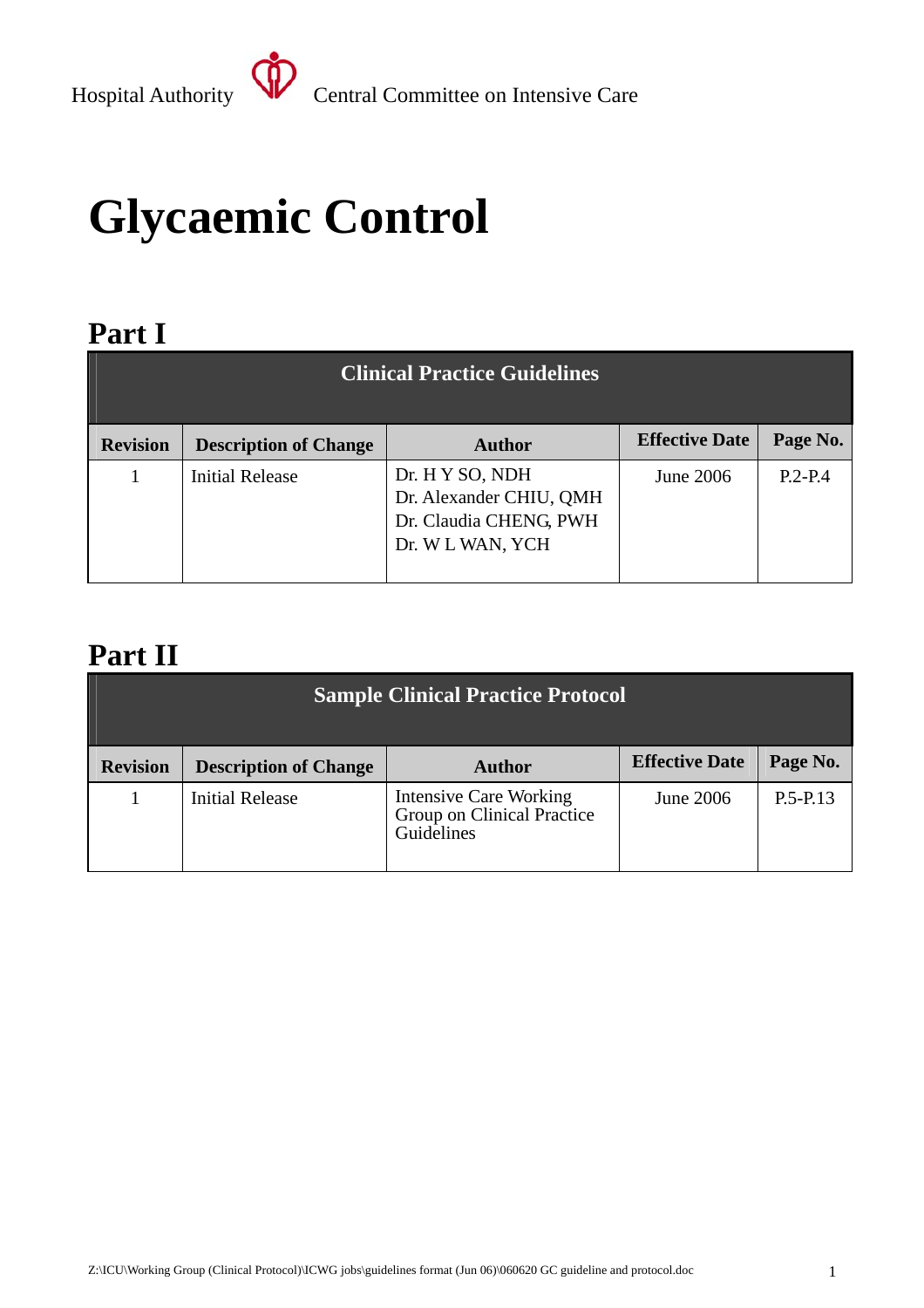## **Clinical Practice Guidelines on Glycaemic Control**

#### **Current Trend**

 1. **Hyperglycaemia should be controlled in critically ill patients. Blood glucose level should preferably be controlled below 8 mmol/L. (Grade D Recommendation)** 

#### **Rationale:**

Current evidence suggests that maintenance of normoglycemia reduce mortality and morbidity in critically ill adult patients [1, 2, 6].

Existing evidence showed that the benefit might be more significant with glucose controlled below 6mmol/L, although levels below 8 mmol/L can also result in survival benefit and probably reduce the risk of hypoglycaemia [3, 4].

This guideline however does not apply to patients suffering from diabetic ketoacidosis or hyperosmolar nonketotic syndrome.

#### **Strategies for Glycaemic Control**

**1. Hyperglycaemia should be controlled by rapid acting insulin through intravenous administration** 

#### **Rationale:**

Tissue perfusion in critically ill patients are often impaired, making absorption of insulin administered through subcutaneous route less reliable.

In critically ill patients with changing clinical conditions, intravenous infusion is preferable for rapid adjustment.

All published protocols have used intravenous administration of short acting insulin [1, 2, 5, 6]

#### **2. Rate of insulin administration should be titrated according to blood glucose level using a regime based on understanding of the pharmacokinetics and pharmacodynamics of rapid acting insulin.**

#### **Rationale:**

There are different regimes of insulin administration published but there is no evidence that one is superior to the other.

The half-life of soluble insulin is 2-4 hours but may be longer in critically ill patients. Change in infusion rate may take longer time to establish a new stable state and bolus administration might be necessary.

Caution must be exercised when dealing with patients with severe liver or renal failure.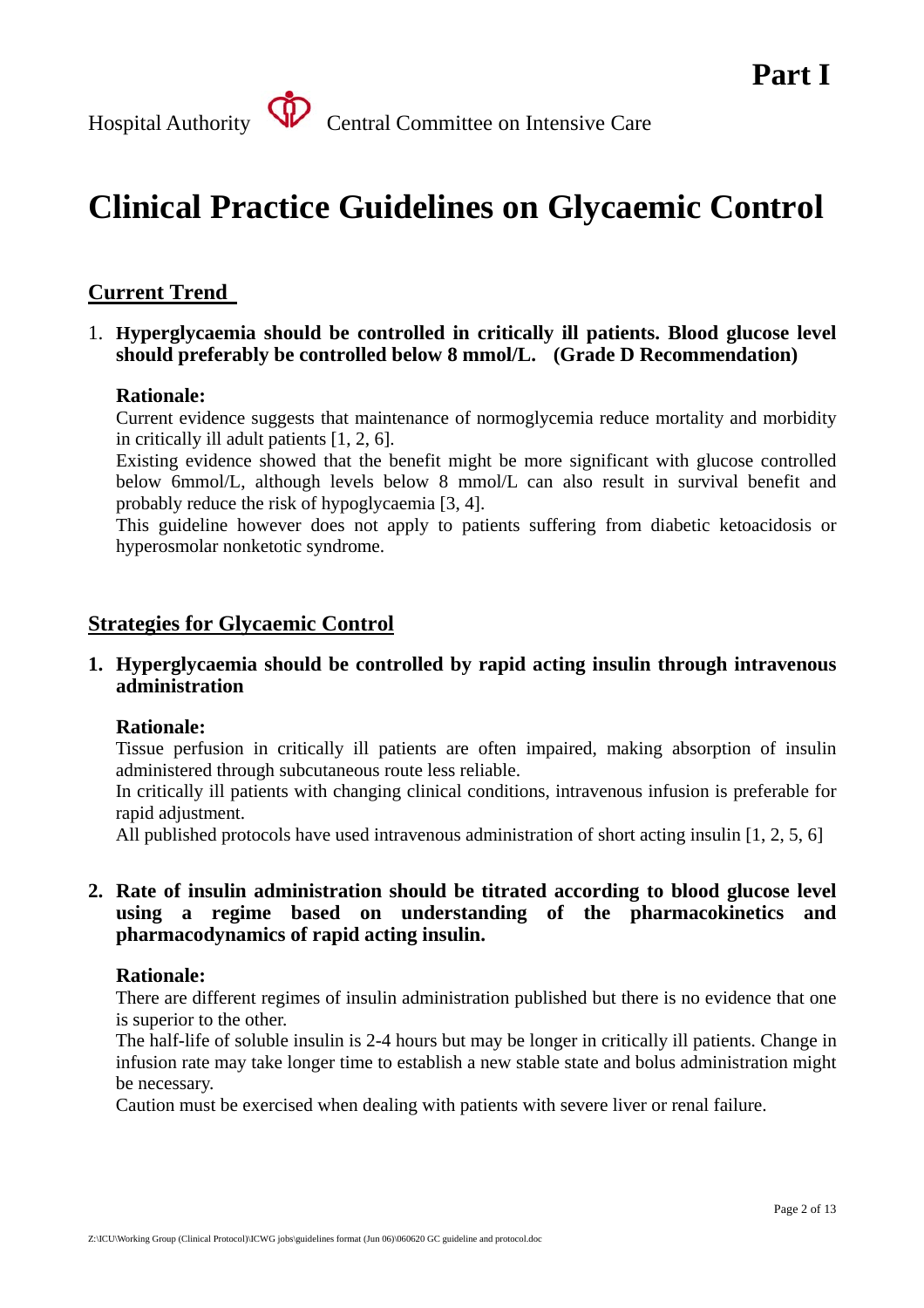

**3. Regular measurement of blood glucose level at adequate frequency should be carried out to assess the efficacy of glycaemic control and detect presence of hypoglycaemia.** 

#### **Rationale:**

Hypoglycaemia is a recognized problem with glycaemic control [1, 2], although risk of harm (or adverse effects) would be minimized if hypoglycaemia were recognized early by close monitoring. Hypoglycemia in critically ill should be defined at a higher level to avoid neuroglycopenic complications because physiological defenses against low blood glucose are hampered in these patients and there are few warning signs in unconscious or sedated patients. In order to reduce the risk of inadvertent hypoglycaemia, a constant caloric source is desirable, be it enteral, or parenteral.

Blood glucose should be monitored more frequently (e.g. hourly) when rapid changes are anticipated, e.g.

- a. during initiation, adjustment or cessation of insulin therapy
- b. during initiation, adjustment or cessation of inotrope/pressor therapy
- c. during initiation or cessation of steroid therapy
- d. during initiation, adjustment or cessation of nutritional support
- e. when significant changes in clinical condition occur

The frequency of monitoring can be lowered when the following conditions are satisfied:

- a. blood glucose level is stabilized
- b. no significant change in nutritional intake
- c. no significant change in clinical condition

Whole blood instead of capillary blood should be used for measurement of blood glucose level because of the possible inaccuracy associated with the latter [7, 8, 9].

#### **4. If blood glucose is measured by sending specimen to the laboratory, the turn around time should be short enough to allow rapid adjustment of insulin infusion.**

#### **Rationale:**

Blood glucose measured by the laboratory should be more accurate. However, as the administration rate of insulin may need to be adjusted frequently the turnaround time cannot be too long.

#### **5. If blood glucose is measured using point-of-care testing system, operators should be properly trained and the device properly calibrated and maintained.**

#### **Rationale:**

This is in line with the recommendations of the Hospital Authority to ensure that measured results are reliable. [10,11]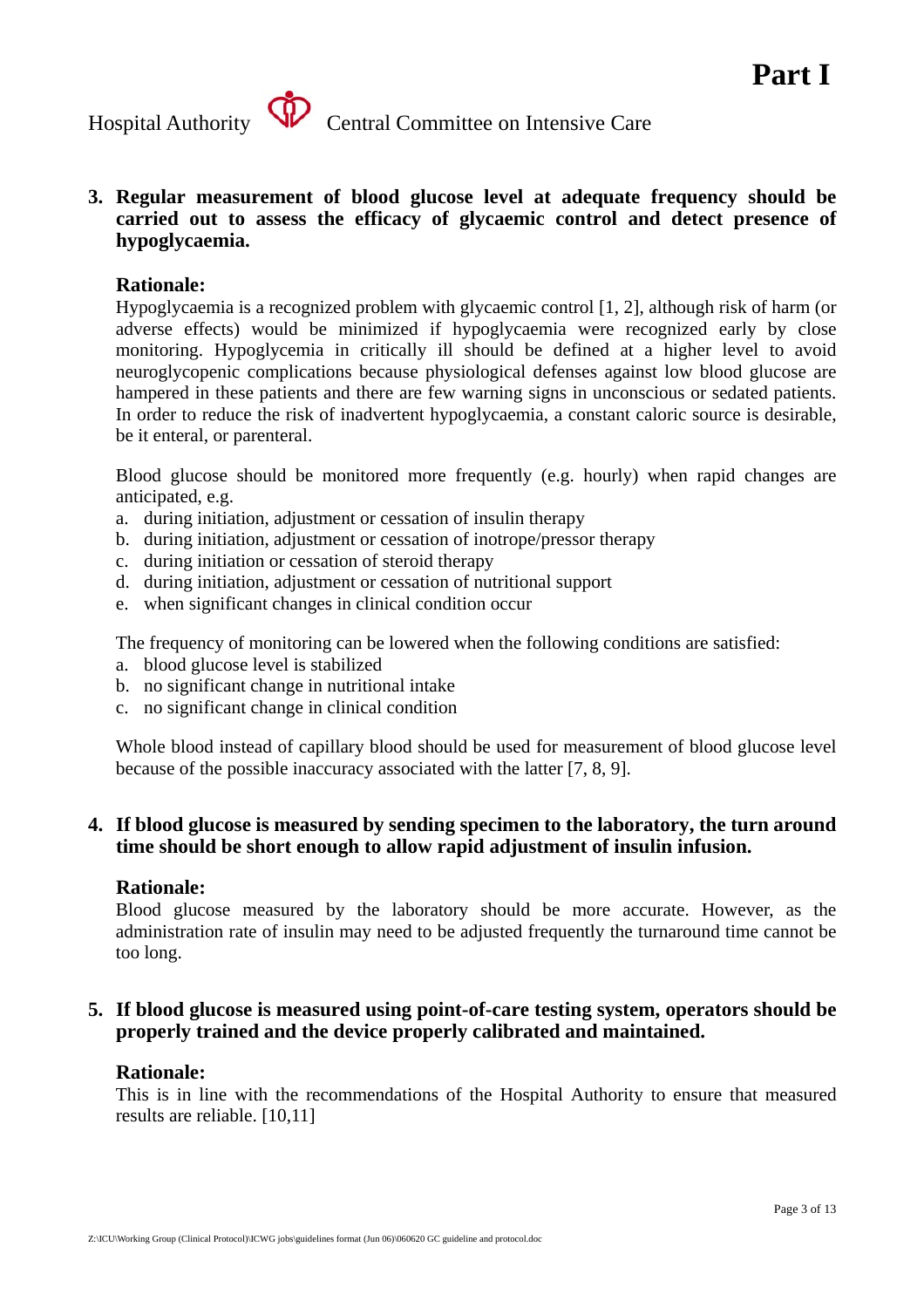# Hospital Authority **SP** Central Committee on Intensive Care

### **References**

- 1. Van den Berghe G, Wouters P, Weekers F; Verwaest C, Bruyninckx F, et.al. : Intensive insulin therapy in critically ill patients. N Eng J Med 2001; 345:1359-67
- 2. Krinsley JS: Effect of intensive glucose management protocol on the mortality of critically ill adult patients. Mayo Clin Proc 2004; 79:992-1000
- 3. Van den Berghe G, Wouters PJ, Bouillon R, Weekes F, Verwaest, C, et.al..: Outcome benefit of intensive insulin therapy in the critically ill: insulin dose versus glycemic control. Crit Care Med 2003; 31:359-66
- 4. Dellinger RP, Carlet JM, Masur H, Gerlach H, Calandra T, et.al.: Surviving Sepsis Campaign guidelines for management of severe sepsis and septic shock. Intensive Care Med 2004; 30:536-55
- 5. Goldberg PA, Siegel MD, Sherwin RS, Halickman JI, Lee M, et.al.: Implementation of a safe and effective insulin infusion protocol in a medical intensive care unit. Diabetes Care 2004; 27:461-7.
- 6. Finney SJ, Zekveld C, Elia A, Evans TW: Glucose control and mortality in critically ill patients. JAMA. 2003 Oct 15;290(15):2041-7.
- 7. Kulkarni A, Saxena M, Price G, O'Leary MJ, Jacques T, Myburgh JA: Analysis of blood glucose measurements using capillary and arterial blood samples in intensive care patients. Intensive Care Med. 2005 Jan;31(1):142-5.
- 8. Atkin SH, Dasmahapatra A, Jaker MA, Chorost MI, Reddy S. Fingerstick glucose determination in shock. Ann Intern Med. 1991 Jun 15;114(12):1020-4.
- 9. Sylvain HF, Pokorny ME, English SM, Benson NH, Whitley TW, et al: Accuracy of fingerstick glucose values in shock patients. Am J Crit Care. 1995 Jan;4(1):44-8.
- 10. HAHO Risk management committee: Risk management Release. Issue No. 4. May 2001
- 11. HAHO joint COC working group: Point of care testing guideline First Revision. Oct 2001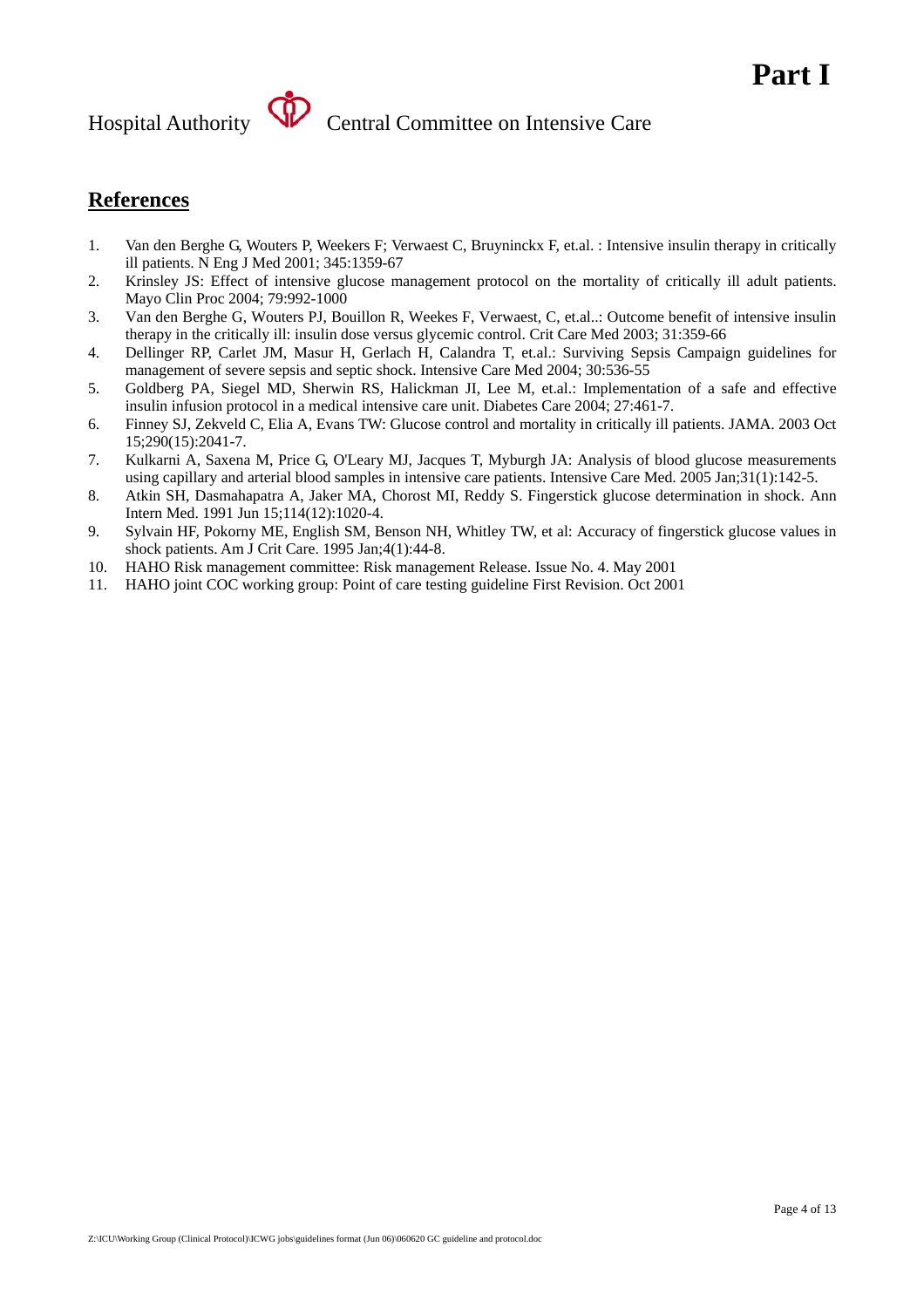## **Sample Clinical Practice Protocol on Glycaemic Control**

#### **1. Objective**

To achieve a tight glycaemic control (maintaining blood glucose level of 5-8 mmol/L) despite stress related to critical illness.

#### **2. Scope**

It is **NOT intended** for management of **Diabetic Emergencies**, such as diabetic ketoacidosis or hyperosmolar nonketotic coma.

It is applicable for all patients managed in the ICU for whom details of blood glucose control is not mentioned in the clinical guideline for that particular disease/condition.

#### **3. Definitions**

| Senior    | Medical practitioner registered as critical / intensive care specialist<br>or an experienced medical practitioner as assigned by the director of<br>the unit |
|-----------|--------------------------------------------------------------------------------------------------------------------------------------------------------------|
| <b>MO</b> | Registered medical practitioner after ICU orientation                                                                                                        |
| <b>RN</b> | Registered nurse after ICU orientation                                                                                                                       |

#### **4. Responsibilities**

#### 4.1 **Senior** shall:

Supervise & assist MO and RN on carrying out the protocol

#### 4.2 **MO** shall:

- $\bullet$  Decide on whom should be included / excluded for the protocol
- Prescribe and determine insulin dosage when blood glucose level is  $>20$  mmol/L

#### 4.3 **RN** shall:

- Monitoring of blood glucose level
- Adjust insulin infusion when blood glucose level is within 0-20 mmo/L
- Report to doctor when indicated

#### **5. Procedures**

5.1 Initiation (Appendix A)

| Action                                                              | Responsible |
|---------------------------------------------------------------------|-------------|
| Decide to exclude patient with diabetic emergency from the protocol | MO / Senior |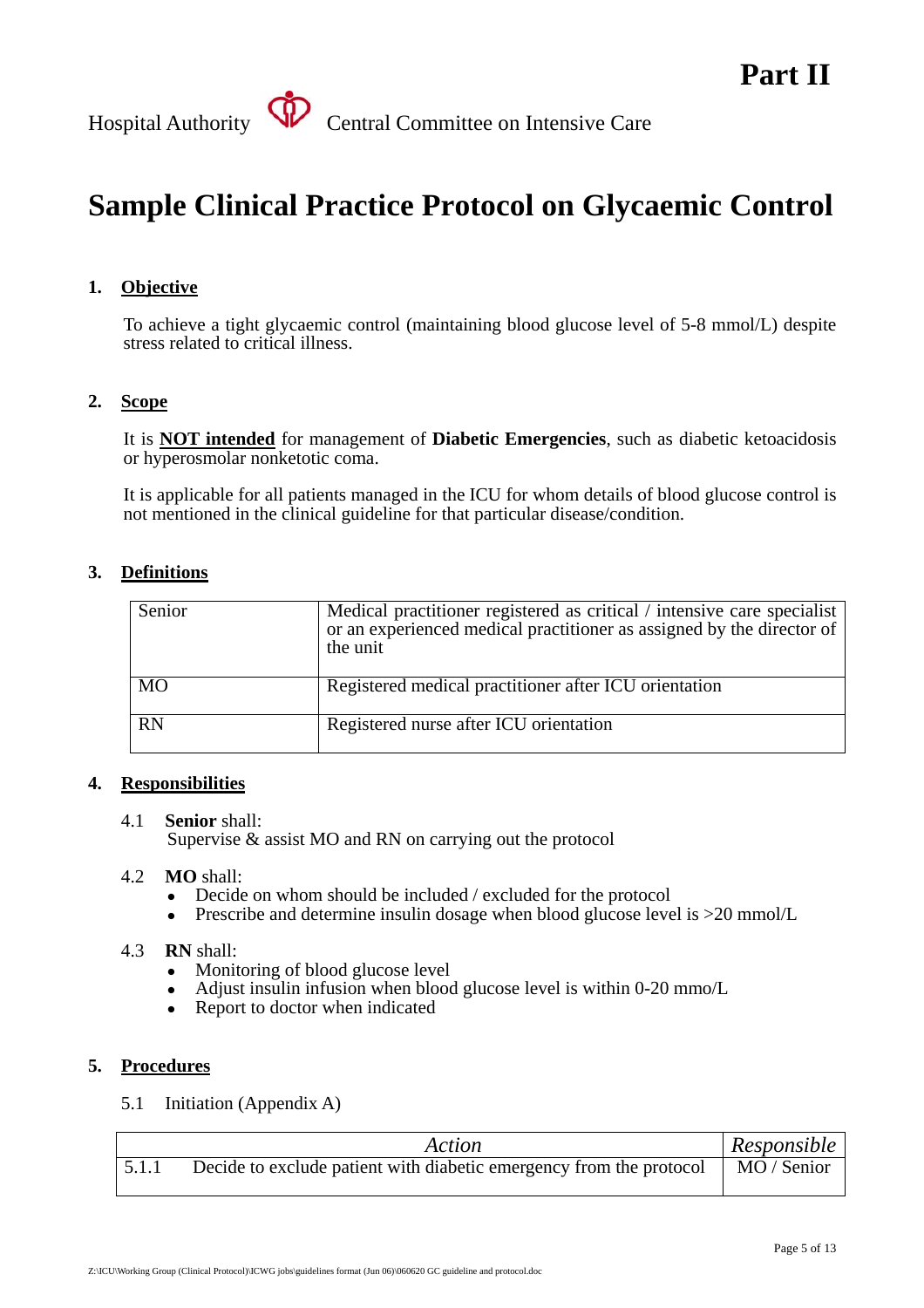

# Hospital Authority **Central Committee on Intensive Care**

|       | Action                                                                                                                                                                                                                                                                  | Responsible |
|-------|-------------------------------------------------------------------------------------------------------------------------------------------------------------------------------------------------------------------------------------------------------------------------|-------------|
| 5.1.2 | Monitor Blood Glucose Assay (BGA) every 4 hourly<br>$\bullet$                                                                                                                                                                                                           | <b>RN</b>   |
|       | Start insulin protocol                                                                                                                                                                                                                                                  |             |
| 5.1.3 | Start enteral feeding or dextrose-containing IV fluid                                                                                                                                                                                                                   | MO / RN     |
| 5.1.4 | Look up the Insulin Slide scale for the bolus dose, infusion rate<br>("Start") and time for next BGA                                                                                                                                                                    | <b>RN</b>   |
| 5.1.5 | Prescribe PRN insulin bolus<br>on the pre-printed<br>Insulin<br>Administration / Test strip glucose Monitoring Form (Appendix<br>B)<br>Prescribe insulin infusion according to the Insulin Slide Scale<br>$\bullet$<br>Rule (Append C) on the Drug Infusion Order Chart | <b>MO</b>   |
| 5.1.6 | Prepare insulin by diluting 50 units (0.5 ml) of Actrapid into 49.5<br>ml 0.9% NS to 50 ml if necessary<br>Administer the insulin in the IV fluid line if present                                                                                                       | <b>RN</b>   |
| 5.1.7 | Administer the bolus dose and the infusion of insulin<br>Record the BGA, bolus & insulin infusion rate on the ICU Flow<br>$\bullet$<br>Chart and Insulin Therapy Monitoring Chart (Appendix D)                                                                          | <b>RN</b>   |

#### 5.2 Monitoring of blood glucose

|       | Action                                                                                                             | Responsible |
|-------|--------------------------------------------------------------------------------------------------------------------|-------------|
| 5.2.1 | Monitor blood glucose level using BGA every 30 minutes to 4<br>hourly as indicated on the Insulin Slide Scale Rule | <b>RN</b>   |
|       | Document BGA and insulin infusion rates on the ICU Flow Chart<br>and Insulin Therapy Monitoring Chart              |             |

#### 5.3 Titration (Appendix A)

|       | Action                                                                                                                                   | Responsible |
|-------|------------------------------------------------------------------------------------------------------------------------------------------|-------------|
| 5.3.1 | Nurses should decide the titration when BGA is within 0-20 mmol/L                                                                        | <b>RN</b>   |
| 5.3.2 | • Make a decision for a bolus dose, change of infusion rate and<br>time for next BGA on every BGA, using the Insulin Slide Scale<br>Rule | <b>RN</b>   |
|       | The decision depends on<br>$\bullet$                                                                                                     |             |
|       | • The current blood glucose level; and                                                                                                   |             |
|       | The trend using the previous blood glucose level<br>$\blacksquare$                                                                       |             |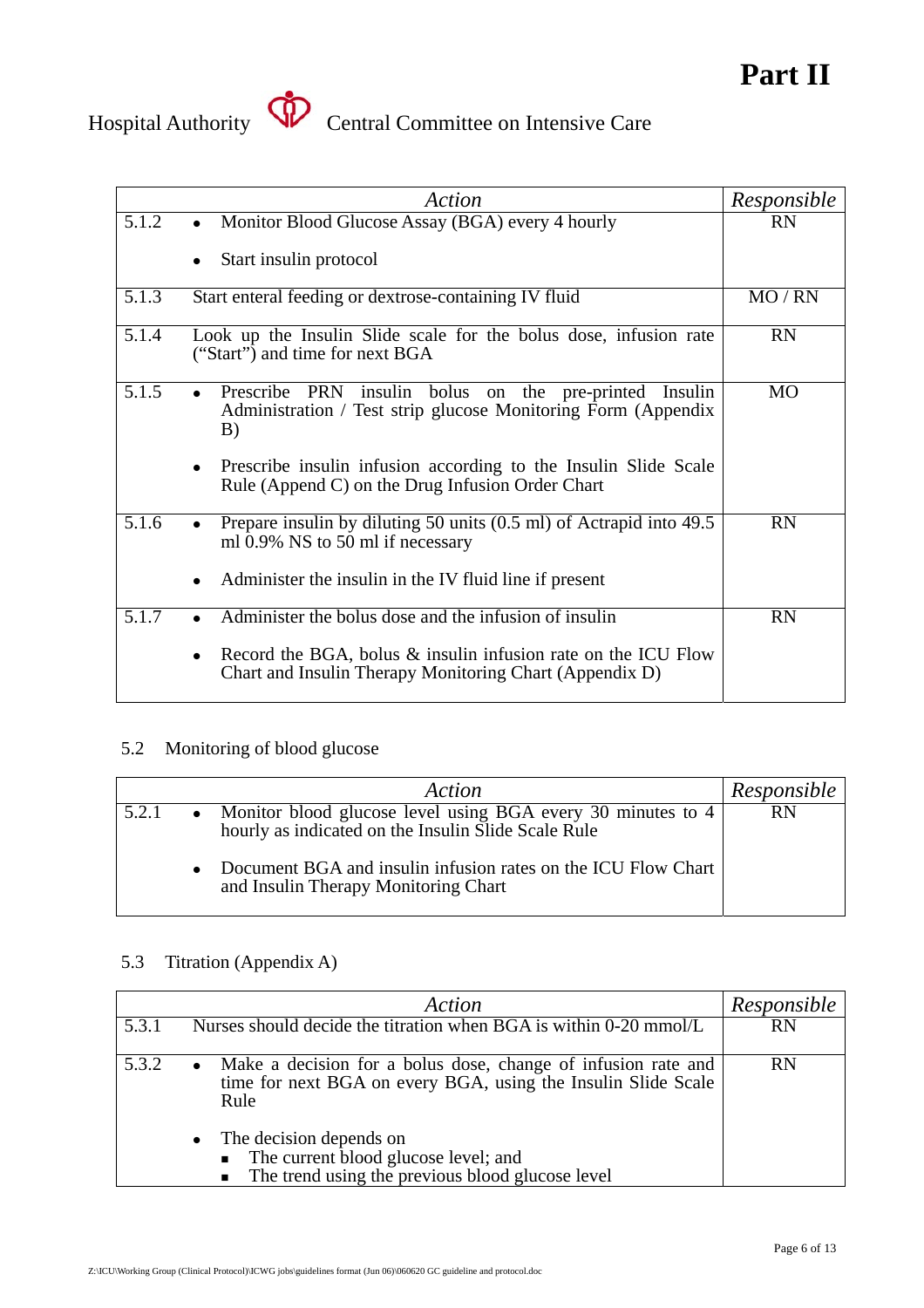

# Hospital Authority **Central Committee on Intensive Care**

|       | Action                                                                                                                 | Responsible |
|-------|------------------------------------------------------------------------------------------------------------------------|-------------|
| 5.3.3 | No insulin for at least 4 hours if BGA is $\leq$ 3 mmol/L                                                              | RN/MO       |
|       | Consider starting a D20 infusion if frequent D50 boluses are<br>$\bullet$<br>required                                  |             |
| 5.3.4 | Do not<br>• Increase infusion rate if the <u>last</u> change is an increase within $8$                                 | <b>RN</b>   |
|       | hours                                                                                                                  |             |
|       | Decrease infusion rate if the <u>last</u> change is a decrease within 2<br>$\blacksquare$<br>hours                     |             |
| 5.3.5 | Round off infusion rate to highest 0.5 mL/hr no greater than the<br>calculated value                                   | <b>RN</b>   |
| 5.3.6 | Keep a minimum infusion of $\overline{0.5}$ mL/hr in patient with insulin<br>dependent diabetes                        | RN/MO       |
| 5.3.7 | Bolus dose should be administered as indicated in the Insulin Slide<br>Scale Rule, though infusion rate is not changed | <b>RN</b>   |
| 5.3.8 | Check the pump $&$ IV line for insulin infusion regularly                                                              | RN/MO       |

### 5.4 Management of Excessive Hyperglycaemia (>20 mmol/L)

| Action                                                                                             | Responsible           |
|----------------------------------------------------------------------------------------------------|-----------------------|
| Inform MO if blood glucose level is $>20$ mmol/L<br>5.4.1                                          | RN/MO                 |
|                                                                                                    |                       |
| 5.4.2<br>Look for correctable cause of the excessive hyperglycaemia                                | R <sub>N</sub><br>MO. |
| Examples includes:                                                                                 |                       |
| • Insulin pump failure                                                                             |                       |
| Disconnection of insulin<br>$\blacksquare$                                                         |                       |
| Extravasation<br>$\blacksquare$                                                                    |                       |
| Bolus administartion of dextrose<br>$\blacksquare$                                                 |                       |
|                                                                                                    |                       |
| Determine a bolus dose of insuling and the new insuling infusion<br>5.4.3<br>$\bullet$<br>rate     | MO / Senior           |
| • It is NOT usually appropriate to increase infusion rate more<br>frequent than once every 4 hours |                       |

#### 5.5 Fasting (Appendix E)

| Action                                                             | Responsible |
|--------------------------------------------------------------------|-------------|
| Insulin infusion should be stopped temporarily when<br>5.5.1       | RN/MO       |
| • Fasted for an operation/procedure                                |             |
| • Total parental nutrient infusion is stopped                      |             |
| Example Feeding being interrupted $\&$ resumption was not expected |             |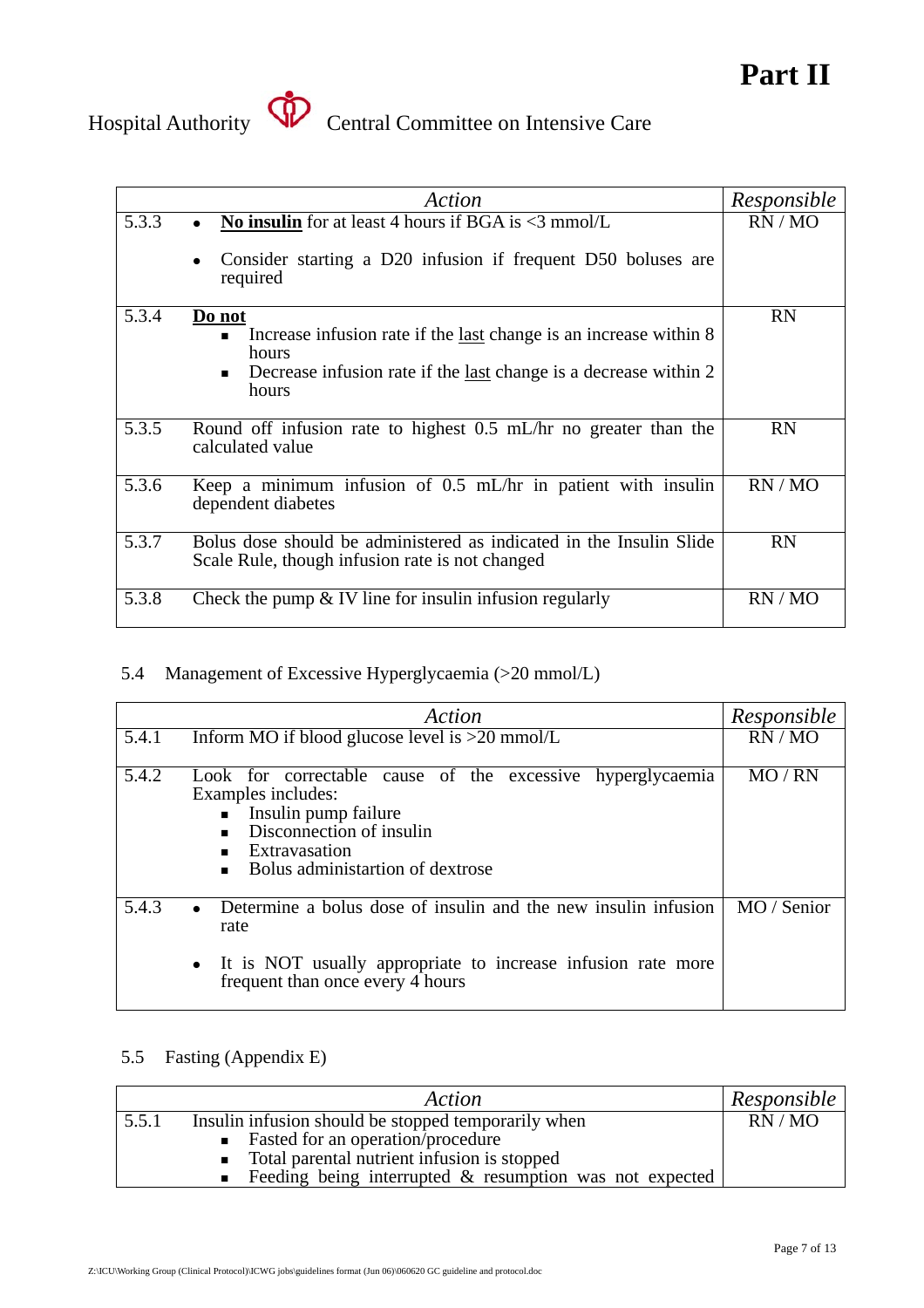



# Hospital Authority **Central Committee on Intensive Care**

|       | Action                                                                                                                                                                                                                                                                           | Responsible |
|-------|----------------------------------------------------------------------------------------------------------------------------------------------------------------------------------------------------------------------------------------------------------------------------------|-------------|
|       | with 2 hours (e.g. $\overline{NG}$ tube slipped out & pending<br>confirmation by X-ray)                                                                                                                                                                                          |             |
| 5.5.2 | insulin<br>Decide<br>fasting.<br>the<br>for<br>during<br>need<br>on<br>$\bullet$<br>Dextrose-Potassium-Insulin (DKI) infusion may be preferred for<br>insulin dependent diabetic patients<br>One may also choose to keep a $0.5mL/hr$ infusion in these<br>$\bullet$<br>patients | MO / Senior |
| 5.5.3 | Monitor blood glucose using BGA according to the Insulin Slide Rule                                                                                                                                                                                                              | <b>RN</b>   |
| 5.5.4 | If feeding is restarted within 6 hours<br>Resume insulin infusion at the previous rate of infusion<br>$\blacksquare$<br>Give a bolus & check next BGA according to the Insulin Slide<br>$\blacksquare$<br>Rule<br>Continue with titration as usual (See 5.3)<br>$\blacksquare$   | <b>RN</b>   |
| 5.5.5 | If fasting is $>6$ hours<br>Start dextrose-containing IV fluid infusion if not on one<br>$\blacksquare$<br>Follow the protocol as if starting again. (See 5.1)<br>$\blacksquare$                                                                                                 | RN/MO       |

#### 5.6 Termination

|       | Action                                                                                                                                                                                                 | Responsible |
|-------|--------------------------------------------------------------------------------------------------------------------------------------------------------------------------------------------------------|-------------|
| 5.6.1 | Patient should be taken off from the protocol if<br>• Patient is discharged from ICU<br>• Patient is on continuous feeding (e.g. patient on normal diet)<br>$\blacksquare$ Otherwise decided by the MO | RN/MO       |
| 5.6.2 | MO should decide on an appropriate method to control BGA after<br>termination of the protocol                                                                                                          | <b>MO</b>   |

#### **6. Quality Records**

Patient's Clinical Record

#### **7. Bibliography**

Chan, K.C. (2004). Departmental protocol: Insulin infusion protocol. H.K. ICU. Princess Margaret Hospital. Goldberg, P.A. et al (2004). Implementation of a safe and effective insulin infusion protocol in a medical intensive care unit. Diabetic Care, 27 (2), 461-467.

So, H.Y.(2004). Glycaemic control. Departmental operating procedure. H.K.: ICU, North District Hospital. Van den Berghe, G. et.al.(2001). Intensive insulin therapy in critically ill patients. N Engl J Med, 345:1359-67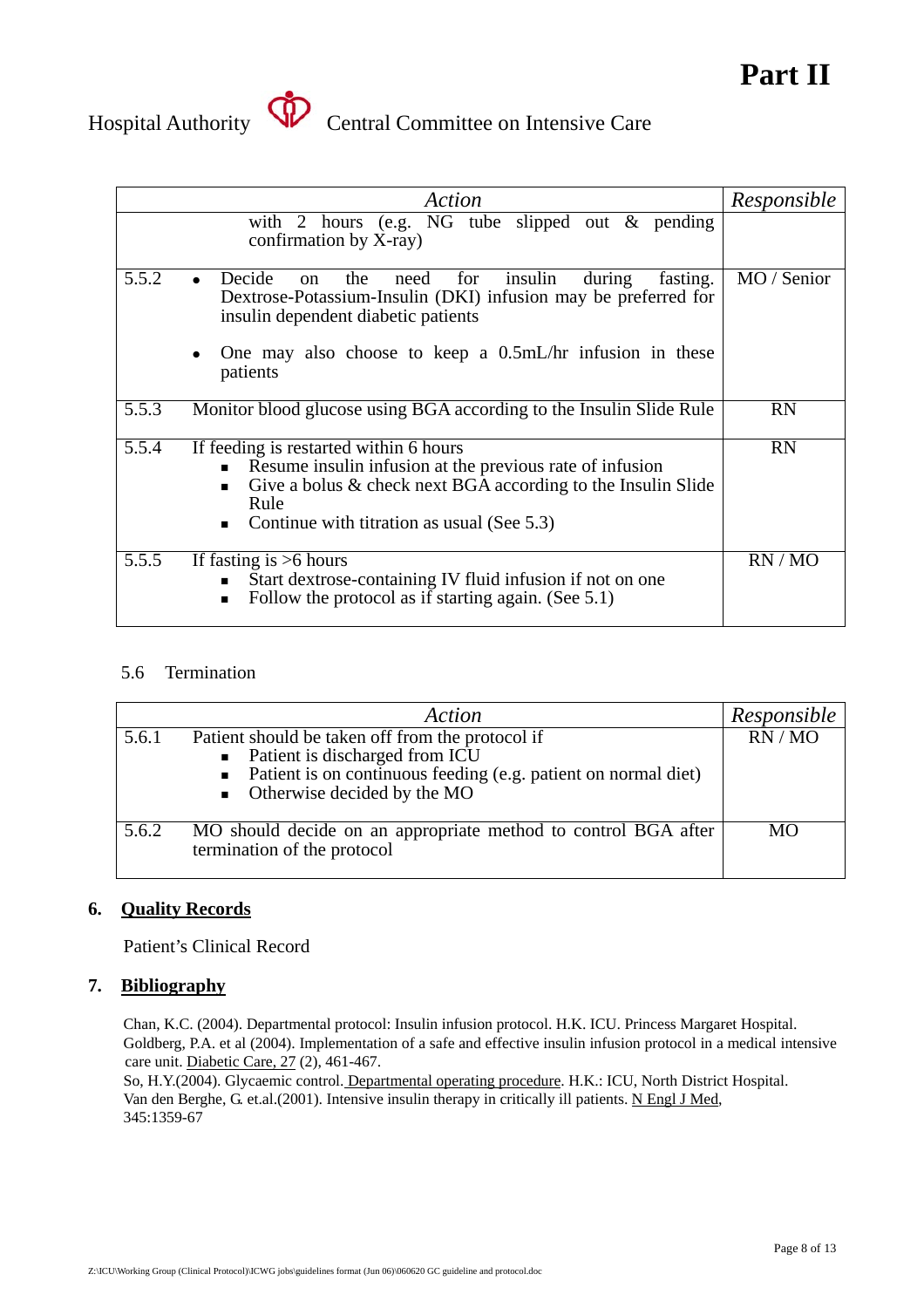Hospital Authority **SD** Central Committee on Intensive Care

#### **Appendix** 8.

#### Appendix A: Flow Chart for Starting & Titrating

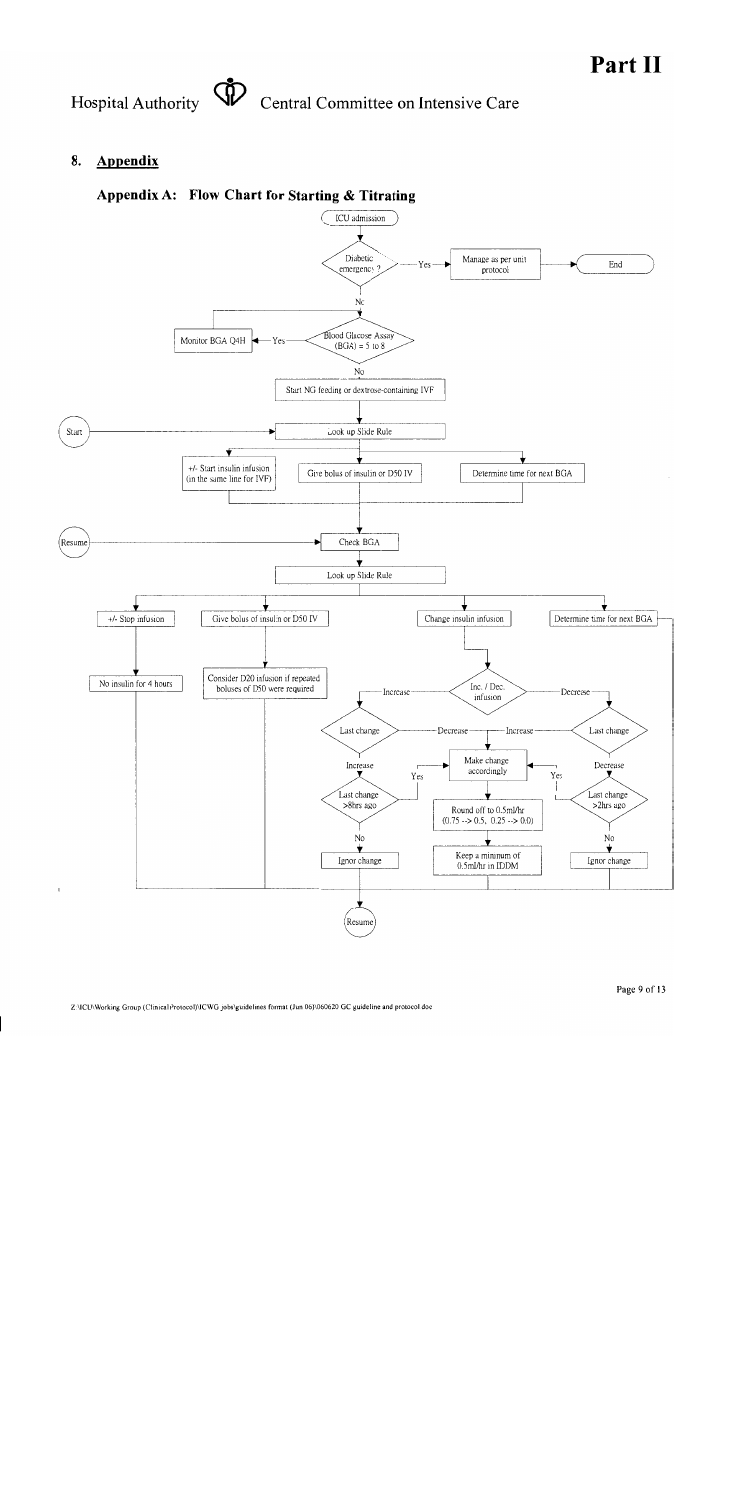### **Part II**

# Hospital Authority **Central Committee on Intensive Care**

#### **Appendix B: Insulin Administration**

|                                                            | <b>HOSPITAL AUTHORITY</b><br><b>Princess Margaret Hospital</b>          |                                   | $\text{Hosp } \#$ 1D $\#$                    |      |                              |        |                                                                                                                                                                                                                                |      |                                                             |                        |              |             |                    |                        |  |
|------------------------------------------------------------|-------------------------------------------------------------------------|-----------------------------------|----------------------------------------------|------|------------------------------|--------|--------------------------------------------------------------------------------------------------------------------------------------------------------------------------------------------------------------------------------|------|-------------------------------------------------------------|------------------------|--------------|-------------|--------------------|------------------------|--|
| Insulin Administration /                                   |                                                                         |                                   |                                              |      |                              |        | Name has a series of the series of the series of the series of the series of the series of the series of the series of the series of the series of the series of the series of the series of the series of the series of the s |      |                                                             |                        |              |             |                    | Page                   |  |
|                                                            | <b>Test strip glucose Monitoring Form</b><br>(For Doctors / Nurses Use) |                                   | Sex _____ Age ____ Chinese Name ____________ |      |                              |        |                                                                                                                                                                                                                                |      |                                                             |                        |              |             |                    |                        |  |
|                                                            |                                                                         | Ward                              |                                              | Bed  |                              | Dept   |                                                                                                                                                                                                                                |      |                                                             |                        |              |             |                    |                        |  |
|                                                            | Known drug allergy:                                                     |                                   |                                              |      | H'stix glucose<br>monitoring |        |                                                                                                                                                                                                                                | Date |                                                             |                        |              |             |                    |                        |  |
|                                                            |                                                                         | Prescription                      |                                              | Date | Time                         |        | Urine   H'stix                                                                                                                                                                                                                 |      |                                                             | <b>Treatment Given</b> | Freq.        | Check Given |                    | Remarks                |  |
|                                                            |                                                                         | (regular / as required)           |                                              |      |                              | ketone |                                                                                                                                                                                                                                |      |                                                             |                        |              | ed by<br>by |                    |                        |  |
| Drug                                                       |                                                                         |                                   | Freq.<br>Dose<br>(unit)                      |      |                              |        |                                                                                                                                                                                                                                |      |                                                             |                        |              |             |                    |                        |  |
|                                                            | $(1 \text{ unit/ml})$                                                   | Actrapid 50 units in 49.5ml NS    |                                              |      |                              |        |                                                                                                                                                                                                                                |      |                                                             |                        |              |             |                    |                        |  |
|                                                            | <b>IV Q1H PRN</b>                                                       | according to ICU insulin protocol |                                              |      |                              |        |                                                                                                                                                                                                                                |      |                                                             |                        |              |             |                    |                        |  |
| Route                                                      | Date on                                                                 | Dr's sig.                         | Code                                         |      |                              |        |                                                                                                                                                                                                                                |      |                                                             |                        |              |             |                    |                        |  |
| IV                                                         |                                                                         |                                   |                                              |      |                              |        |                                                                                                                                                                                                                                |      |                                                             |                        |              |             |                    |                        |  |
|                                                            | Date off                                                                | Dr's sig.                         | Code                                         |      |                              |        |                                                                                                                                                                                                                                |      |                                                             |                        |              |             |                    |                        |  |
|                                                            |                                                                         |                                   |                                              |      |                              |        |                                                                                                                                                                                                                                |      |                                                             |                        |              |             |                    |                        |  |
| Drug                                                       |                                                                         |                                   | Dose<br>Freq.<br>(unit)                      |      |                              |        |                                                                                                                                                                                                                                |      |                                                             |                        |              |             |                    |                        |  |
|                                                            | D50% 10ml or 40ml                                                       |                                   |                                              |      |                              |        |                                                                                                                                                                                                                                |      |                                                             |                        |              |             |                    |                        |  |
| <b>IV Q30mins PRN</b><br>according to ICU insulin protocol |                                                                         |                                   |                                              |      |                              |        |                                                                                                                                                                                                                                |      |                                                             |                        |              |             |                    |                        |  |
| Route                                                      | Date on                                                                 | Dr's sig.                         | Code                                         |      |                              |        |                                                                                                                                                                                                                                |      |                                                             |                        |              |             |                    |                        |  |
| $I\!V$                                                     | Date off                                                                | Dr's sig.                         | Code                                         |      |                              |        |                                                                                                                                                                                                                                |      |                                                             |                        |              |             |                    |                        |  |
|                                                            |                                                                         |                                   |                                              |      |                              |        |                                                                                                                                                                                                                                |      |                                                             |                        |              |             |                    |                        |  |
| Drug                                                       |                                                                         |                                   | Freq.<br>Dose<br>(unit)                      |      |                              |        |                                                                                                                                                                                                                                |      |                                                             |                        |              |             |                    |                        |  |
|                                                            |                                                                         |                                   |                                              |      |                              |        |                                                                                                                                                                                                                                |      |                                                             |                        |              |             |                    |                        |  |
|                                                            |                                                                         |                                   |                                              |      |                              |        |                                                                                                                                                                                                                                |      |                                                             |                        |              |             |                    |                        |  |
|                                                            |                                                                         |                                   |                                              |      |                              |        |                                                                                                                                                                                                                                |      |                                                             |                        |              |             |                    |                        |  |
| Route                                                      | Date on                                                                 | Dr's sig.                         | Code                                         |      |                              |        |                                                                                                                                                                                                                                |      |                                                             |                        |              |             |                    |                        |  |
|                                                            |                                                                         |                                   |                                              |      |                              |        |                                                                                                                                                                                                                                |      |                                                             |                        |              |             |                    |                        |  |
|                                                            | Date off                                                                | Dr's sig.                         | Code                                         |      |                              |        |                                                                                                                                                                                                                                |      |                                                             |                        |              |             |                    |                        |  |
|                                                            |                                                                         |                                   |                                              |      |                              |        |                                                                                                                                                                                                                                |      |                                                             |                        |              |             |                    |                        |  |
|                                                            |                                                                         | <b>Stat Dose Prescription</b>     |                                              |      |                              |        |                                                                                                                                                                                                                                |      | $\mathcal{C}_{\mathcal{M}}$ , $\mathcal{C}_{\mathcal{M}}$ , | $X_{1,1}$ , 13         | <b>GIVEN</b> |             |                    |                        |  |
| Date to<br>be given                                        |                                                                         | Time to<br>be given               |                                              | Drug |                              |        | Route                                                                                                                                                                                                                          |      | Dr's sig.                                                   | Code                   | Date         | Time        | Given by<br>(sig.) | Checked<br>by $(sig.)$ |  |
|                                                            |                                                                         |                                   |                                              |      |                              |        |                                                                                                                                                                                                                                |      |                                                             |                        |              |             |                    |                        |  |
|                                                            |                                                                         |                                   |                                              |      |                              |        |                                                                                                                                                                                                                                |      |                                                             |                        |              |             |                    |                        |  |
|                                                            |                                                                         |                                   |                                              |      |                              |        |                                                                                                                                                                                                                                |      |                                                             |                        |              |             |                    |                        |  |
|                                                            |                                                                         |                                   |                                              |      |                              |        |                                                                                                                                                                                                                                |      |                                                             |                        |              |             |                    |                        |  |

PRN insulin should be given before meal . Avoid frequent use of sliding scale which can lead to fluctuating blood glucose control<br>Capillary blood glucose should be done before or 2-hour post meal or when patient is symptom  $\ddot{\phantom{0}}$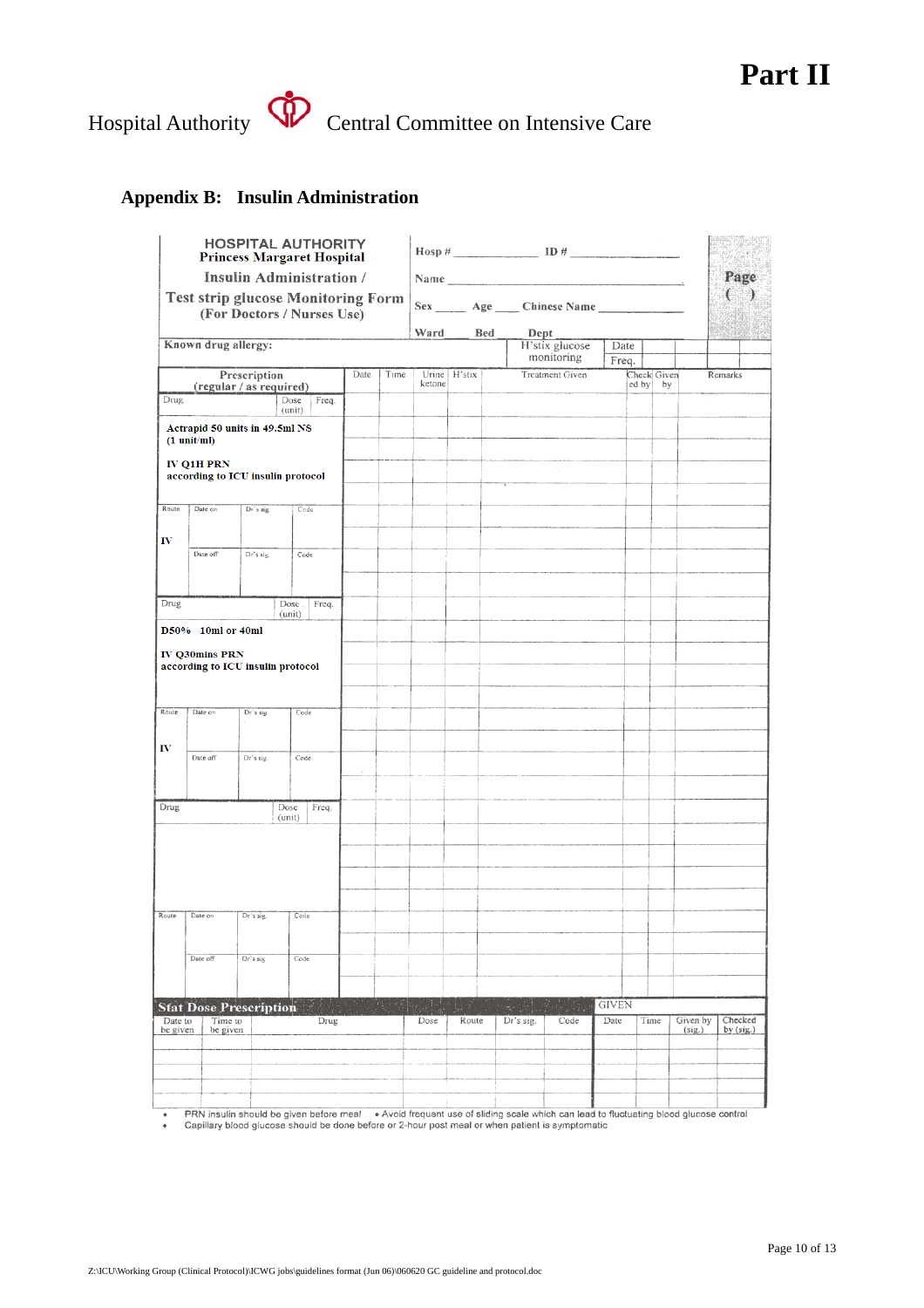### **Part II**

Hospital Authority **Central Committee on Intensive Care** 



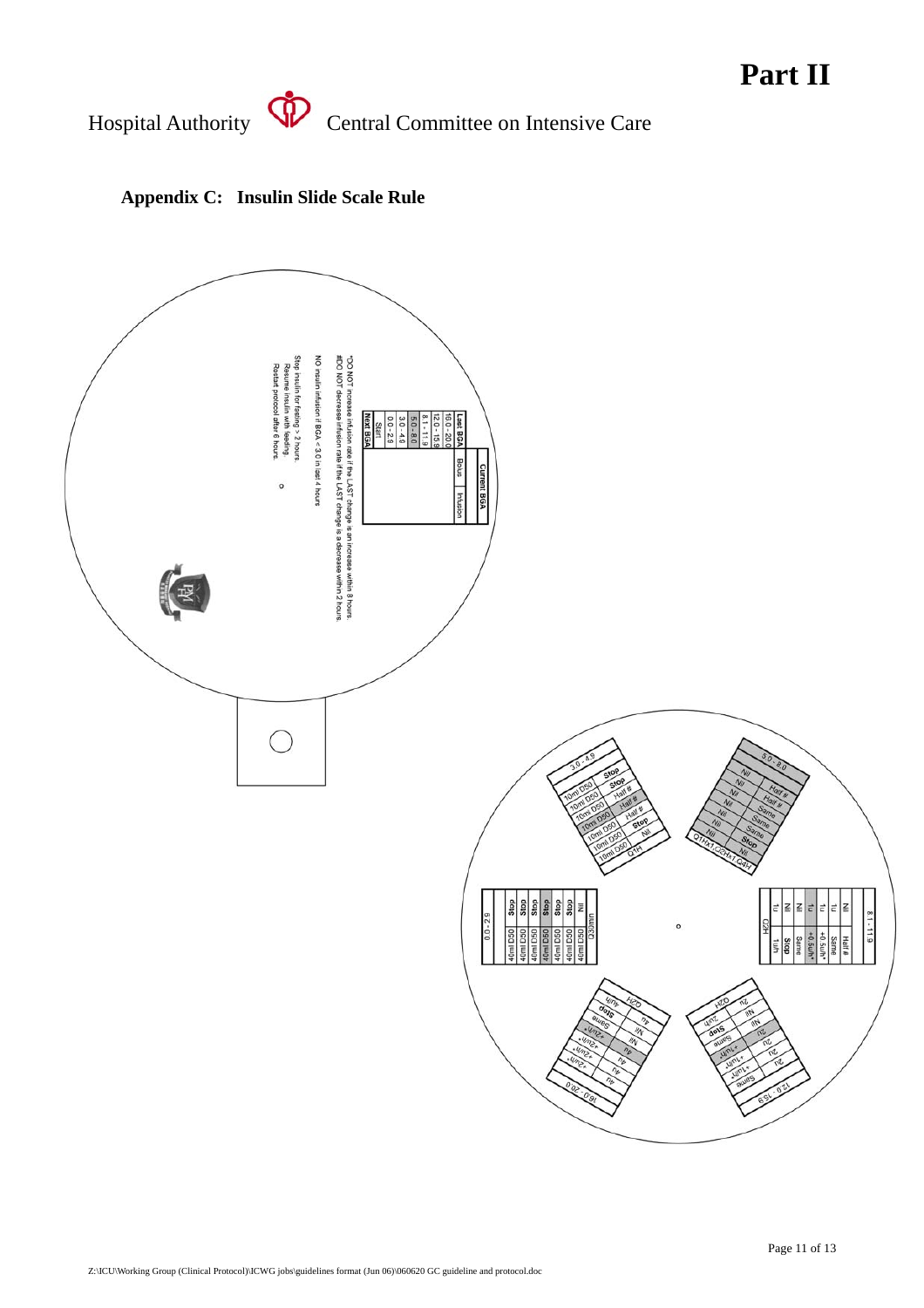Hospital Authority **SP** Central Committee on Intensive Care